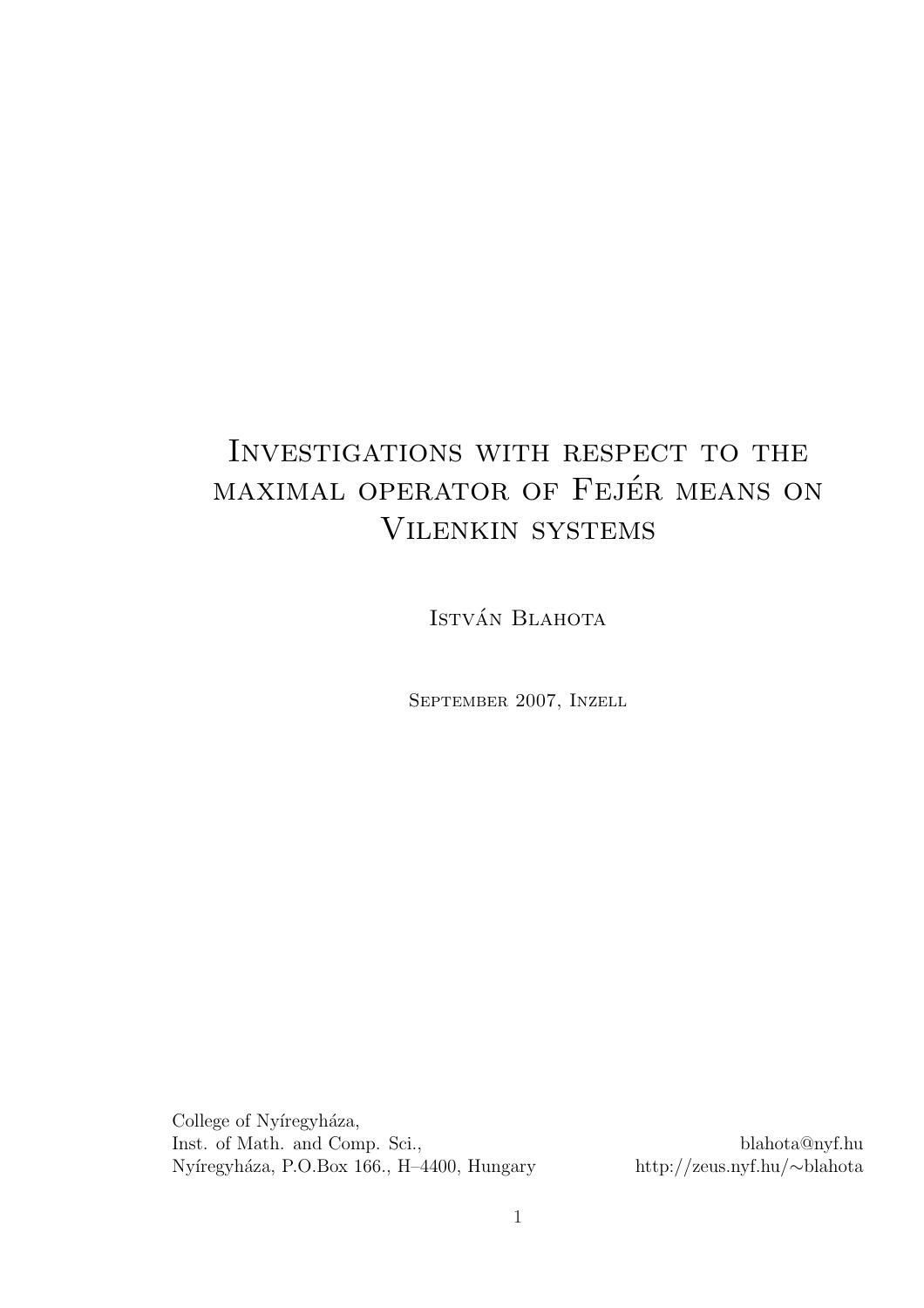#### 1 Fundamental introduction

Let  $\mathbb{N}_+$  denote the set of positive integers,  $\mathbb{N} := \mathbb{N}_+ \cup \{0\}$ . Let  $m := (m_0, m_1, \dots)$  denote a sequence of positive integers not less than 2. Denote by  $Z_{m_k} := \{0, 1, ..., m_k - 1\}$  the additive group of integers modulo  $m_k$ . Define the group  $G_m$  as the complete direct product of the groups  $Z_{m_j}$ , with the product of the discrete topologies of  $Z_{m_j}$ 's.

The direct product  $\mu$  of the measures

$$
\mu_k(\{j\}) := \frac{1}{m_k} \quad (j \in Z_{m_k})
$$

is the Haar measure on  $G_m$  with  $\mu(G_m) = 1$ .

If the sequence m is bounded, then  $G_m$  is called a bounded *Vilenkin group*, else its name is an unbounded one. The elements of  $G_m$  can be represented by sequences  $x := (x_0, x_1, ..., x_j, ...)$   $(x_j \in Z_{m_j})$ . It is easy to give a base for the neighborhoods of  $G_m$ :

$$
I_0(x) := G_m
$$
,  $I_n(x) := \{y \in G_m | y_0 = x_0, ..., y_{n-1} = x_{n-1}\}$ 

for  $x \in G_m$ ,  $n \in \mathbb{N}$ . Define  $I_n := I_n(0)$  for  $n \in \mathbb{N}_+$ .

If we define the so-called generalized number system based on  $m$  in the following way:  $M_0 := 1, M_{k+1} := m_k M_k (k \in \mathbb{N}),$  then every  $n \in \mathbb{N}$  can be uniquely expressed as  $n =$  $\approx$  $j=0$  $n_jM_j$ , where  $n_j \in Z_{m_j}$   $(j \in \mathbb{N}_+)$  and only a finite number of  $n_j$ 's differ from zero.

The norm (or quasinorm) of the *space*  $L_p(G_m)$  is defined by  $\mu$ .

$$
\|f\|_{p} := \left(\int_{G_m} |f|^p \,\mu\right)^{1/p} \quad (0 < p < \infty) \,.
$$

Next, we introduce on  $G_m$  an orthonormal system which is called the *Vilenkin sys*tem. At first define the complex valued functions  $r_k(x)$  :  $G_m \to \mathbb{C}$ , the generalized Rademacher functions in this way

$$
r_k(x) := \exp \frac{2\pi i x_k}{m_k} \ (i^2 = -1, \ x \in G_m, \ k \in \mathbb{N}).
$$

Now define the Vilenkin system  $\psi := (\psi_n : n \in \mathbb{N})$  on  $G_m$  as follows.

$$
\psi_n(x) := \prod_{k=0}^{\infty} r_k^{n_k}(x) \quad (n \in \mathbb{N}).
$$

Specifically, we call this system the Walsh-Paley one if  $m \equiv 2$ .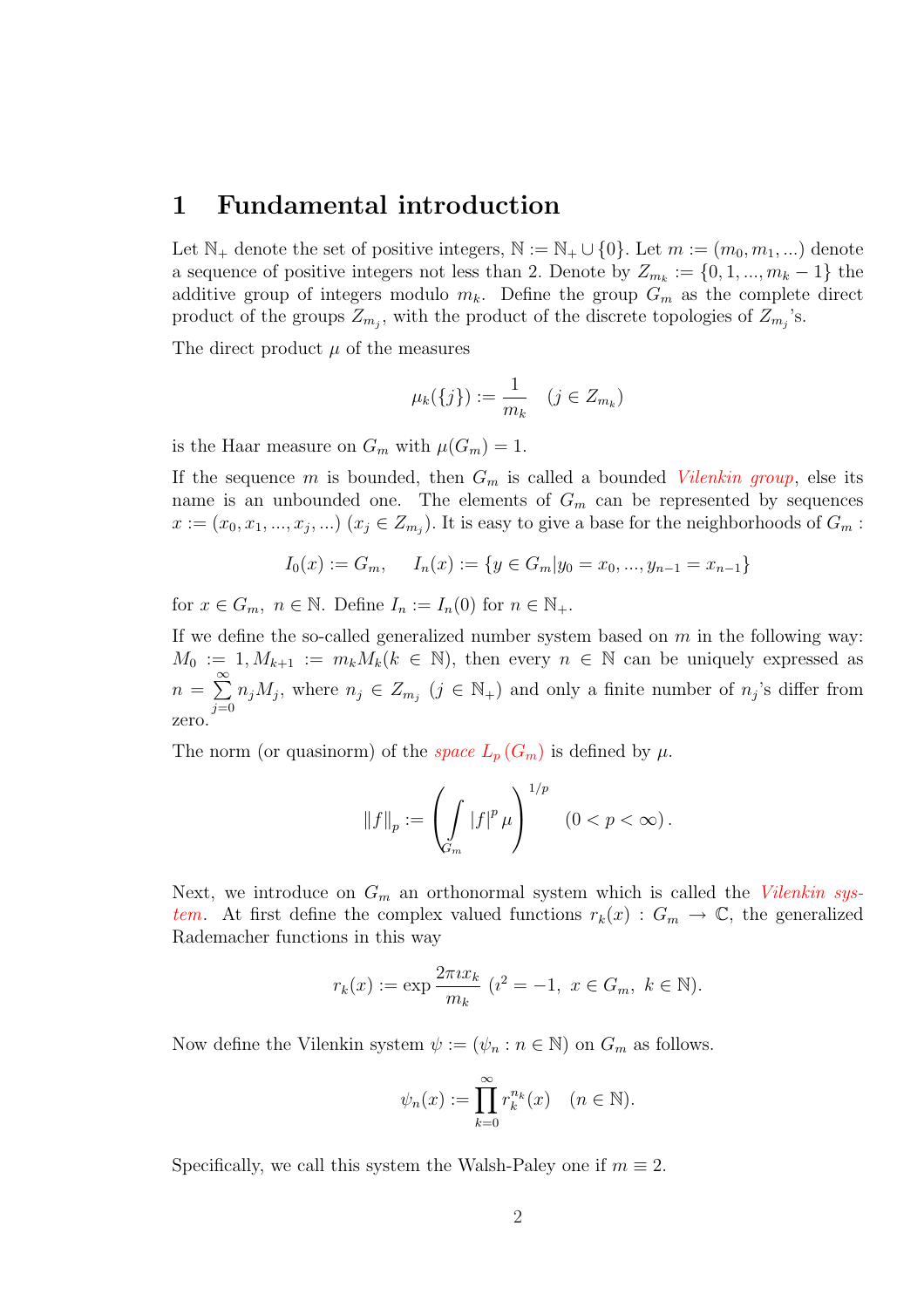The Vilenkin system is orthonormal and complete in  $L_1(G_m)$  [12].

Now, introduce analogues of the usual definitions of the Fourier-analysis. If  $f \in L_1(G_m)$ we can establish the following definitions in the usual way:

Fourier coefficients:

$$
\widehat{f}(k) := \int_{G_m} f \overline{\psi}_k d\mu \qquad (k \in \mathbb{N}),
$$

partial sums:

$$
S_n f := \sum_{k=0}^{n-1} \widehat{f}(k) \psi_k \qquad (n \in \mathbb{N}_+, \ S_0 f := 0),
$$

Fejér means:

$$
\sigma_n f := \frac{1}{n} \sum_{k=0}^{n-1} S_n f \qquad (n \in \mathbb{N}_+).
$$

The *space weak-* $L_p(G_m)$  consists of all measurable functions f for which

$$
||f||_{\text{weak}-L_p(G_m)} := \sup_{\lambda>0} \lambda \mu (|f| > \lambda)^{1/p} < \infty.
$$

The  $\sigma$ -algebra generated by the intervals  $\{I_n(x) : x \in G_m\}$  will be denoted by  $\mathcal{F}_n$ . Denote by  $f = (f^{(n)}, n \in \mathbb{N})$  a martingale with respect to  $(\mathcal{F}_n, n \in \mathbb{N})$  (for details see, e. g. [13, 18]).

The *maximal function* of a martingale  $f$  is defined by

$$
f^* := \sup_{n \in \mathbb{N}} |f^{(n)}|.
$$

In case  $f \in L_1(G_m)$ , the maximal functions are also be given by

$$
f^{*}(x) := \sup_{n \in \mathbb{N}} \frac{1}{\mu(I_n(x))} \left| \int\limits_{I_n(x)} f(u) \, \mu(u) \right|.
$$

 $\overline{a}$ 

 $\overline{a}$ 

For  $0 < p < \infty$  the *Hardy martingale spaces*  $H_p(G_m)$  consist of all martingales for which

$$
||f||_{H_p} := ||f^*||_p < \infty.
$$

If  $f \in L_1(G_m)$  then it is easy to show that the sequence  $(S_{M_n}(f) : n \in \mathbb{N})$  is a martingale. If f is a martingale, that is  $f = (f^{(n)} : n \in \mathbb{N})$ , then the Vilenkin-Fourier coefficients must be defined in a little bit different way:

$$
\widehat{f}(i) := \lim_{k \to \infty} \int_{G_m} f^{(k)}(x) \, \overline{\psi}_i(x) \, \mu(x).
$$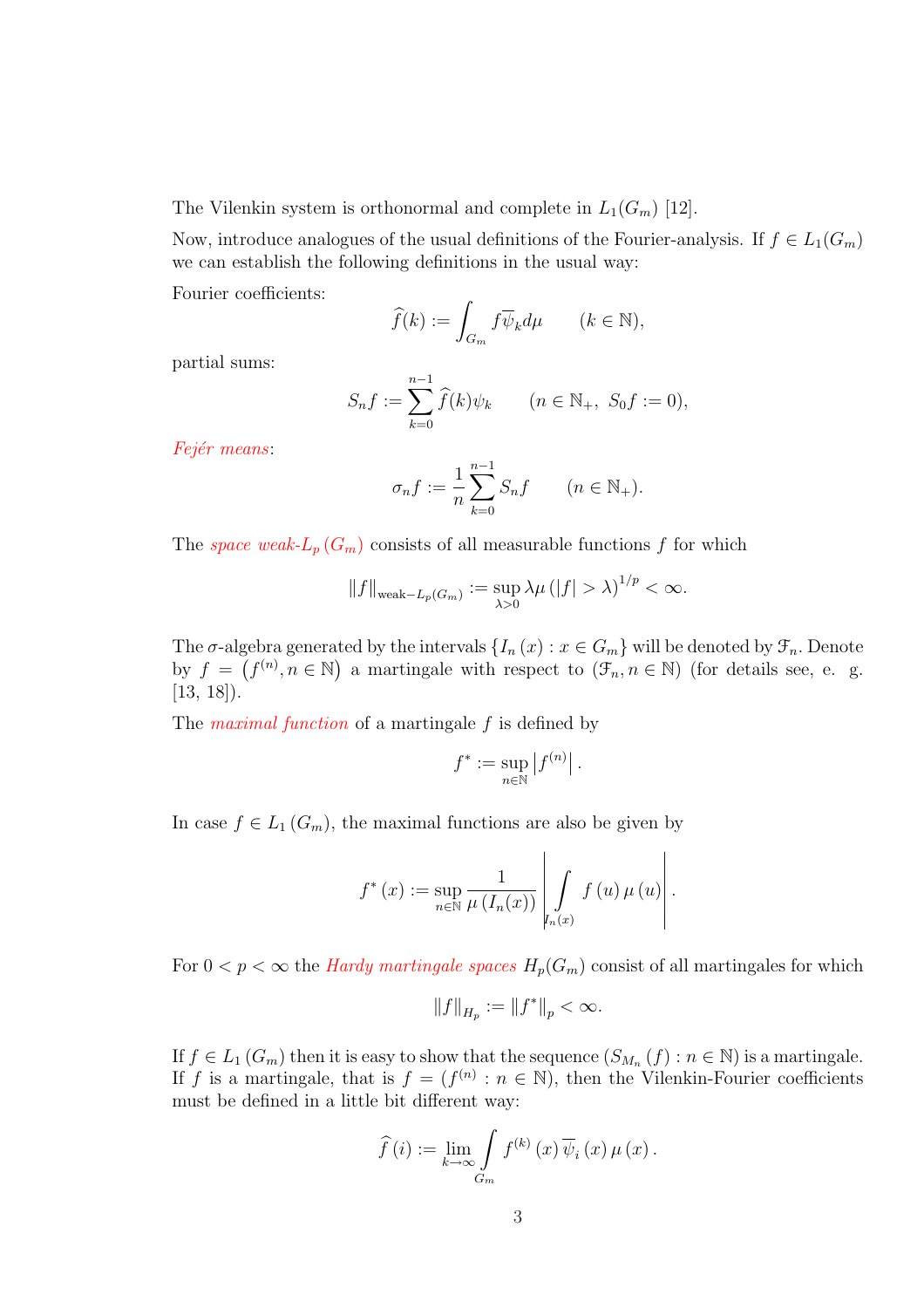The Vilenkin-Fourier coefficients of  $f \in L_1(G_m)$  are the same as those of the martingale  $(S_{M_n}(f) : n \in \mathbb{N})$  obtained from f.

For a martingale  $f$  the *maximal operators of the Fejér means* are defined by

$$
\sigma^* f(x) := \sup_{n \in \mathbb{N}} |\sigma_n f(x)|.
$$

# 2 The boundedness of  $\sigma^*$  from  $H_p$  to  $L_p$

The first result with respect to the a.e. convergence of the Walsh-Fejer means  $\sigma_n f$  is due to Fine [4]. Later, Schipp [9] showed that the maximal operator  $\sigma^* f$  is of weak type (1, 1), from which the a. e. convergence follows by standard argument . Schipp result implies by interpolation also the boundedness of  $\sigma^* : L_p \to L_p$   $(1 \lt p \leq \infty)$ . This fails to hold for  $p = 1$  but Fujii [5] proved that  $\sigma^*$  is bounded from the dyadic Hardy space  $H_1$  to the space  $L_1$ .

$$
\mu(\sigma^* f > \lambda) \le \frac{c}{\lambda} ||f||_1 \quad (\lambda > 0)
$$

can be found in Zygmund [21] for the trigonometric series, in Schipp [9] for Walsh series and in Pál, Simon [8] for bounded Vilenkin series. For the one-dimensional bounded Vilenkin system Simon [10] verified that  $\sigma^*$  is bounded from  $H_1$  to  $L_1$ . Weisz [14, 20] generalized this results and proved the boundedness of  $\sigma^*$  from the martingale Hardy space  $H_p$  to the space  $L_p$  for  $p > 1/2$ . Simon [11] gave a counterexample, which shows that this boundedness does not hold for  $0 < p < 1/2$ . In the endpoint case  $p = 1/2$ Weisz [19] proved that  $\sigma^*$  is bounded from the Hardy space  $H_{1/2}$  to the space weak- $L_{1/2}$ . By interpolation it follows that  $\sigma^*$  is not bounded from  $H_p$  to the space weak- $L_p$  for all  $0 < p < 1/2$ .

**Theorem 1.** (Blahota, Gát, Goginava [1]) For any bounded Vilenkin system the maximal operator  $\sigma^*$  of the Fejér means is not bounded from the Hardy space  $H_{1/2}$  to the space  $L_{1/2}$ .

# 3 The two-dimensional case

Next, we introduce some notation with respect to the theory of two-dimensional Vilenkin systems. Let  $\tilde{m}$  be a sequence like m. The relation between the sequence  $(\tilde{m}_n)$  and  $(M_n)$  is the same as between sequence  $(m_n)$  and  $(M_n)$ . The group  $G_m \times G_m$  is called a two-dimensional Vilenkin group. In this paper we also suppose that  $m = \tilde{m}$  and  $G_m^2 := G_m \times G_m.$ 

The rectangular partial sums of the double Vilenkin-Fourier series are defined as follows:

$$
S_{M,N}f(x^1,x^2) := \sum_{i=0}^{M-1}\sum_{j=0}^{N-1}\widehat{f}(i,j)\,\psi_i\left(x^1\right)\psi_j\left(x^2\right),
$$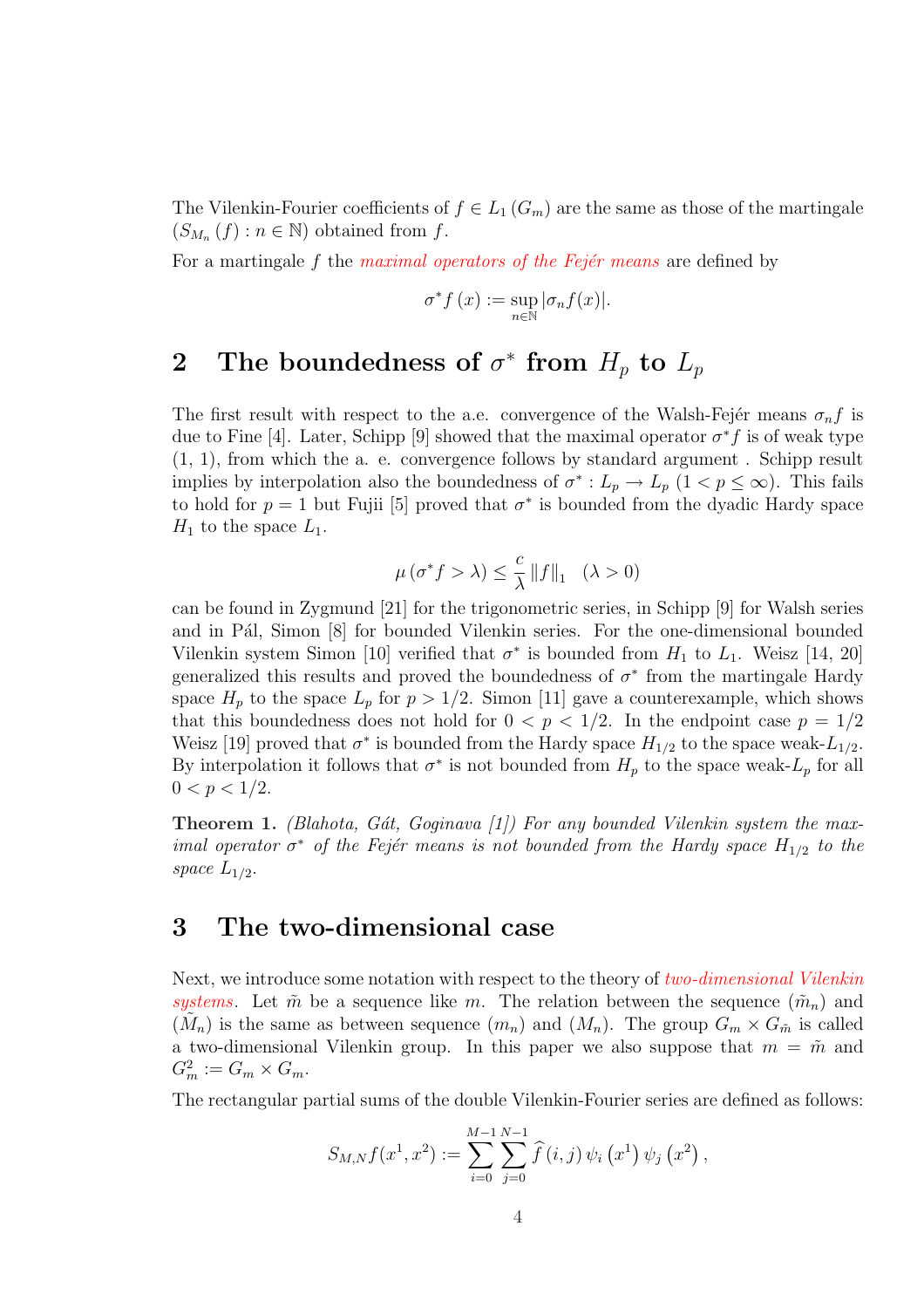where the number

$$
\widehat{f}(i,j) := \int_{G_m^2} f(x^1, x^2) \psi_i(x^1) \psi_j(x^2) d\mu(x^1, x^2).
$$

is said to be the  $(i, j)$ -th Vilenkin-Fourier coefficient of the function f. The norm (or quasinorm) of the *space*  $L_p(G_m^2)$  is defined by

$$
\|f\|_{p} := \left(\int_{G_m^2} |f(x^1, x^2)|^p d\mu(x^1, x^2)\right)^{1/p} (0 < p < \infty).
$$

The space weak- $L_p(G_m^2)$  consists of all measurable functions f for which

$$
||f||_{\text{weak}-L_p(G_m^2)} := \sup_{\lambda>0} \lambda \mu (|f| > \lambda)^{1/p} < \infty.
$$

Let

$$
I_{n,k}(x^{1},x^{2}) := I_{n}(x^{1}) \times I_{k}(x^{2}).
$$

The  $\sigma$ -algebra generated by the dyadic rectangles  $\{I_{n,k}(x^1, x^2): (x^1, x^2) \in G_m^2\}$  will be denoted by  $F_{n,k}$   $(n, k \in \mathbb{N})$ .

Denote by  $f := (f^{(n,k)}, n, k \in \mathbb{N})$ ¢ a martingale with respect to  $(F_{n,k}, n, k \in \mathbb{N})$  (for details see, e. g. [13, 18]

The *maximal function* and the *diagonal maximal function* of a martingale  $f$  is defined by  $\overline{a}$  $\overline{a}$  $\overline{a}$  $\overline{a}$ 

$$
f^* := \sup_{n,k \in \mathbb{N}} |f^{(n,k)}|, \quad f^{\square} := \sup_{n \in \mathbb{N}} |f^{(n,n)}|,
$$

respectively.

In case  $f \in L_1(G_m^2)$ , maximal functions can also be given by

$$
f^{*}(x^{1}, x^{2}) = \sup_{n,k \in \mathbb{N}} \frac{1}{\mu(I_{n,k}(x^{1}, x^{2}))} \left| \int_{I_{n,k}(x^{1}, x^{2})} f(u^{1}, u^{2}) d\mu(u^{1}, u^{2}) \right|
$$

and

$$
f^{\Box}(x^{1}, x^{2}) = \sup_{n \in \mathbb{N}} \frac{1}{\mu(I_{n,n}(x^{1}, x^{2}))} \left| \int_{I_{n,n}(x^{1}, x^{2})} f(u^{1}, u^{2}) d\mu(u^{1}, u^{2}) \right|,
$$
  

$$
(x^{1}, x^{2}) \in G_{m}^{2},
$$

respectively.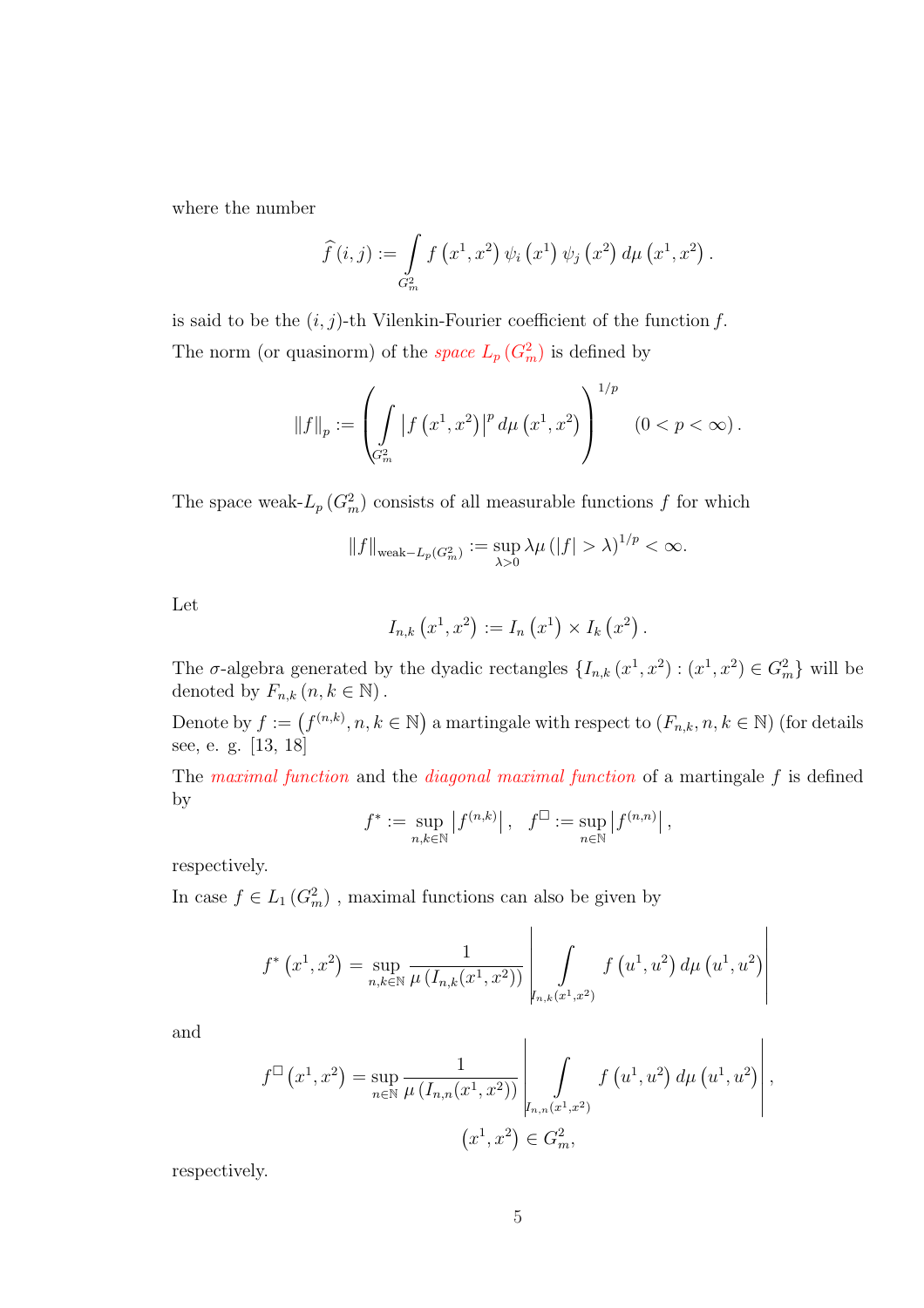For  $0 < p < \infty$  the *Hardy martingale spaces*  $H_p(G_m^2)$  and  $H_p^{\square}(G_m^2)$  consists all martingales for which

$$
||f||_{H_p} := ||f^*||_p < \infty
$$
 and  $||f||_{H_p^{\Box}} := ||f^{\Box}||_p < \infty$ .

If  $f \in L_1(G_m^2)$  then it is easy to show that the sequence  $(S_{M_n,M_k}(f): n, k \in \mathbb{N})$  is a martingale. If f is a martingale, that is  $f = (f^{(n,k)} : n, k \in \mathbb{N})$  then the Vilenkin-Fourier coefficients must be defined in a little bit different way:

$$
\widehat{f}(i,j) := \lim_{\substack{\min(k,l) \to \infty \\ G_m^2}} \int f^{(k,l)}(x^1, x^2) \psi_i(x^1) \psi_j(x^2) d\mu(x^1, x^2).
$$

The Vilenkin-Fourier coefficients of  $f \in L_1(G_m^2)$  are the same as the ones of the martingale  $(S_{M_n,M_k}(f) : n, k \in \mathbb{N})$  obtained from f.

For  $n, k \in \mathbb{P}$  and a martingale f the Fejer mean of order  $(n, k)$  of the double Vilenkin-Fourier series of the martingale  $f$  is given by

$$
\sigma_{n,k}f := \frac{1}{nk} \sum_{i=0}^{n-1} \sum_{j=0}^{k-1} S_{i,j}f.
$$

For the martingale f the restricted, the unrestricted and the diagonal maximal operators of the Fejer means are defined by the

$$
\sigma_{\lambda}^* f := \sup_{1/M_{\lambda} \le n/k \le M_{\lambda}} |\sigma_{n,k} f|, \qquad \sigma^* f := \sup_{n,k} |\sigma_{n,k} f|,
$$

$$
\sigma_0^* f := \sup_n |\sigma_{n,n} f|.
$$

For the two-dimensional Walsh-Fourier series Weisz [16, 17] proved that the following are true

**Theorem A.** (Weisz [16]) Let  $p > 1/2$ . Then the maximal operator  $\sigma_{\lambda}^{*}$  is bounded from the Hardy space  $H_p^{\square}$  to the space  $L_p$ .

**Theorem B.** (Weisz [17]) Let  $p > 1/2$ . Then the maximal operator  $\sigma^*$  is bounded from the Hardy space  $H_p$  to the space  $L_p$ .

In Theorems A. and B. the assumption  $p > 1/2$  is essential even in the case of bounded Vilenkin system. Moreover, we proved that the following is true.

**Theorem 2.** (Blahota, Gát, Goginava [2]) For any bounded Vilenkin systems the maximal operator  $\sigma_0^*$  is not bounded from the Hardy space  $H_{1/2}$  to the space weak- $L_{1/2}$ .

Thus, in question of boundedness of  $\sigma_{\lambda}^{*}$  and  $\sigma^{*}$ , the case of double Vilenkin-Fourier series differs from that one-dimensional Vilenkin-Fourier series. By Theorem 2. and interpolation it follows that  $\sigma_0^*$  is not bounded from  $H_p$  to weak- $L_p$  for all  $0 < p < 1/2$ . In particular, from Theorem 2. we have that in Theorems A. and B. the assumption  $p_i$  1/2 is essential. On the other hand, it would be interesting to find a decent space to replace weak- $L_{1/2}$  in order to have the relevant boundedness. However, this question does not seem to be an easy one.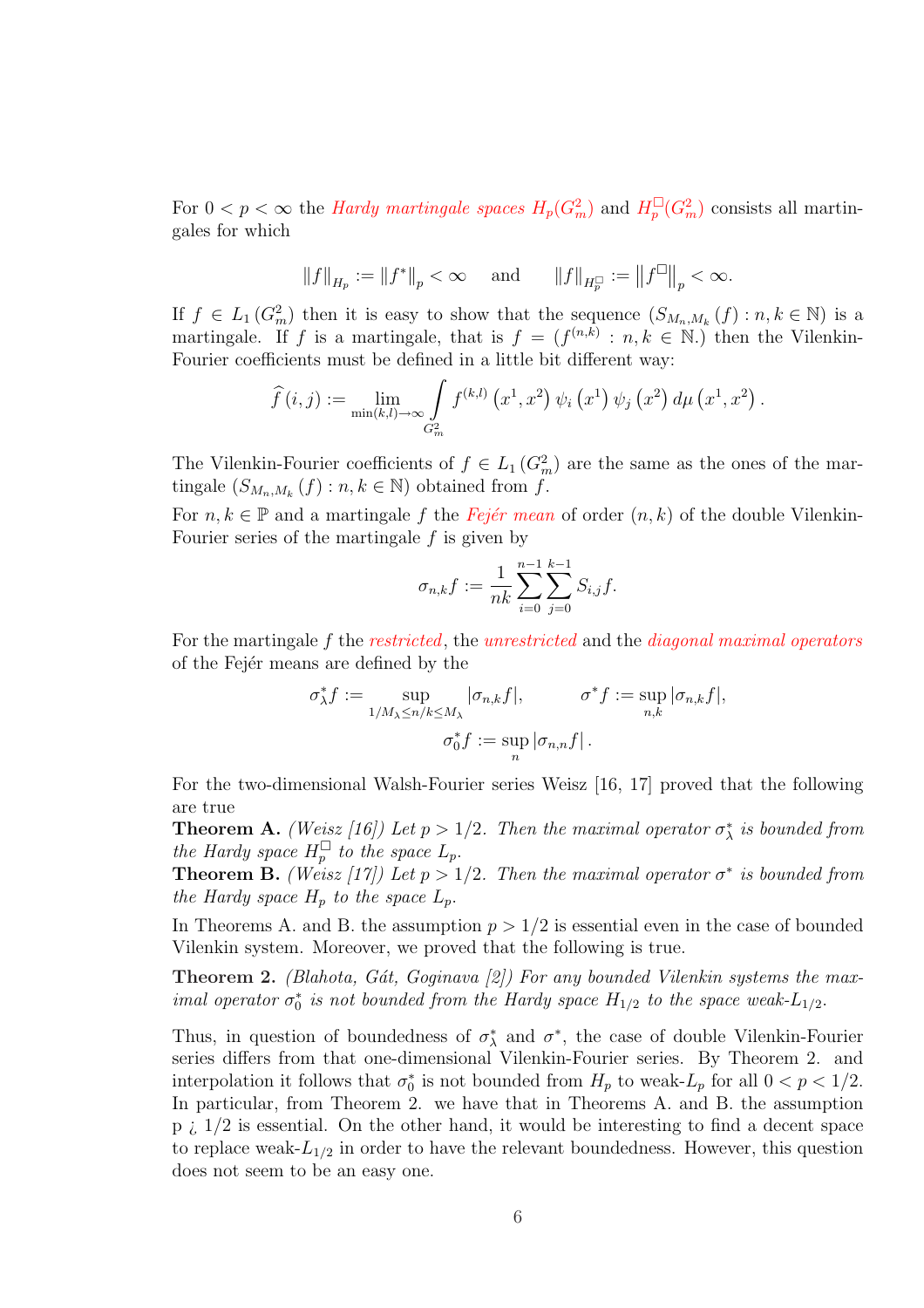### 4 Marcinkiewicz-Fejér means

The *Marcinkiewicz-Fejér means* with respect to the two-dimensional Vilenkin (or Walsh) system and the corresponding *maximal operator* are defined as follows:

$$
\sigma_n^\square f:=\frac{1}{n}\sum_{j=1}^n S_{j,j}f,\qquad \ \ \sigma^{\square *}f=\sup_n\left|\sigma_n^\square f\right|.
$$

In the Walsh-Fourier case this operator is bounded from the two-dimensional dyadic martingale Hardy-Lorentz space  $H_p$  to the Lorentz space  $L_p$  for  $p > 2/3$  (see Weisz [15]). In 2004 Gát proved [6] that for all  $f \in L(G_m^2)$  the Marcinkiewicz-Fejér means of double Vilenkin-Fourier series converge a. e. to  $f$ . Goginava generalized the theorems of Weisz (see [15], Theorem 3.) and Gat (see [6], Theorem 1.), namely, the following is proved

**Theorem C.** (Goginava [7]) Let  $p > 2/3$ . Then the maximal operator  $\sigma^{\Box*}$  of the Marcinkiewicz-Fejér means of double Vilenkin-Fourier series is bounded from the space  $H_p\left(G_m^2\right)$ to the space  $L_p(G_m^2)$ .

For the boundedness of the maximal operator  $\sigma^{\Box*}$  from the Hardy space  $H_p(G_m^2)$  to the space  $L_p(G_m^2)$  the assumption  $p > 2/3$  is essential. The following is true

**Theorem 3.** (Blahota, Goginava [3]) The maximal operator  $\sigma^{\Box*}$  of the Marcinkiewicz-Fejér means of the 2-dimensional Vilenkin-Fourier series is not bounded from the Hardy space  $H_{2/3} (G^2)$  to the space  $L_{2/3} (G^2)$ .

Theorems C. and 3. imply

Corollary 1. (Blahota, Goginava [3]) The following conditions are equalent:

$$
\|\sigma^{\Box *}\|_{H_p(G^2) \to L_p(G^2)} < \infty \text{ and } p > 2/3.
$$

## References

- [1] I. Blahota, U. Goginava, G. Gát, Maximal operators of Fejér means of Vilenkin Fourier series, (to appear).
- [2] \_\_\_\_\_, Maximal operators of Fejér means of double Vilenkin-Fourier series, Colloquium Mathematicum, VOL. 107, 2007 NO 2. 287-296
- [3] Blahota, I., Goginava, U., The Maximal Operator of the Marcinkiewicz-Fejér Means of the 2-Dimensional Vilenkin-Fourier Series, (to appear).
- [4] J. Fine, *Cesàro summability of Walsh-Fourier series*, Proc. Nat. Acad. Sci. USA 41(1955), 558-591.